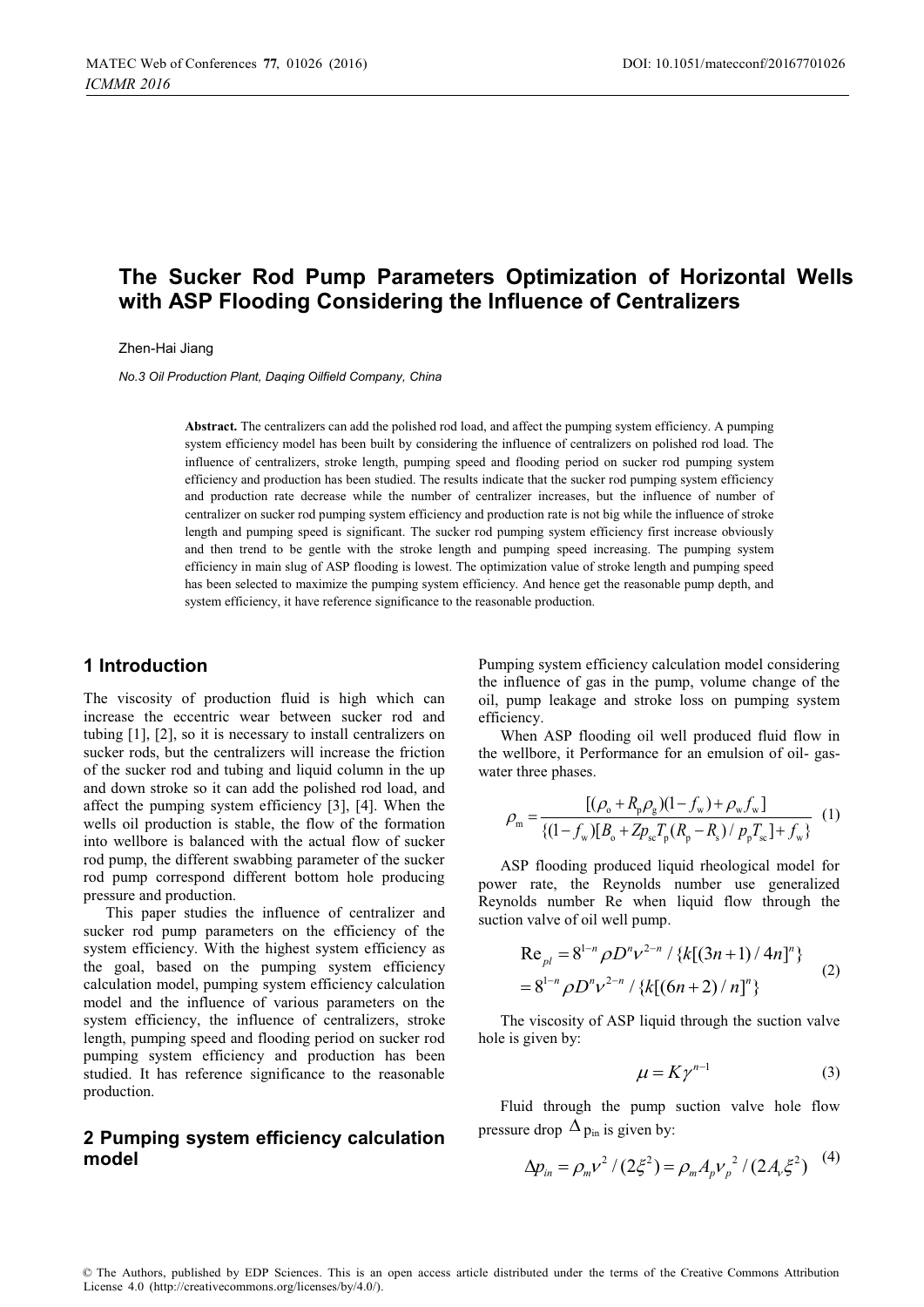The relation between the standardized valve flow coefficient and Re is given by:

$$
\xi=4\times10^{-22} \text{Re}^5 - 2\times10^{-17} \text{Re}^4 - 6\times10^{-13} \text{Re}^3
$$
  
+6.5×10<sup>-9</sup> Re<sup>2</sup>+4.78×10<sup>-5</sup> Re+0.0106

 $\Delta p_{\text{in}}$  is submergence pressure that in order to ensure the filled degree of pump, When fluid flows through the pump suction valve, pump pressure for gas is given by:

$$
p_{\rm i} = p_s - \Delta p_{\rm in} \tag{5}
$$

Ratio of gas and liquid in the pump is:

$$
R = [ZT_p p_{sc} R_p (1 - f_w)(1 / p_i - 1 / p_b)] / T_{sc} B_o
$$
 (6)

The influence of gas inside the pump on the pumping system efficiency is:

$$
\eta_1 = 1.1/(1+R) - 0.1\tag{7}
$$

The influence of oil volume change on the pumping system efficiency is [5]:

$$
\eta_2 = 1/[B_0(1 - f_w) + f_w]
$$
 (8)

The influence of pump leakage on the pumping system efficiency is approximately given by [6, 7]:

$$
\eta_3 = \eta_{31}\eta_{32} = 0.8924\tag{9}
$$

where,  $\eta_{31}$  is space leakage between pump plunger and pump barrel, take 0.97;  $\eta_{32}$  is valve leakage, take 0.92.

The influence of stroke loss on the pumping system efficiency is [5]:

$$
\eta_4 = 1 - \left(D_p^2 \gamma_1 L_f L / 2.62 \times 10^{11} S\right) \left(\sum_{i=1}^n a_i / f_{ri} + 1 / f_t\right) (10)
$$

The computational formula for pumping system efficiency is:

$$
\eta = \eta_1 \eta_2 \eta_3 \eta_4
$$
  
\n
$$
= [\frac{1.1}{1 + [ZT_p \rho_m gh_s R_p (1 - f_w)(1 / p_i - 1 / p_b)] / T_{sc} B_o} - 0.1]
$$
  
\n
$$
\times 0.8924 / [B_o (1 - f_w) + f_w]
$$
  
\n
$$
\times [1 - (D_p^2 \gamma_1 L_f L / 2.62 \times 10^{11} S) (\sum_{i=1}^n a_i / f_{ri} + 1 / f_i)]
$$
\n(11)

#### **3 System efficiency calculation model**

System efficiency calculation model is given by:

$$
\eta_s = p_e / p_{mi}
$$
  
= 
$$
\frac{Q \cdot [h_1 + (p_o - p_c) \times 1000 / \rho \cdot g] \cdot \rho \cdot g}{86400 \cdot p_{mi} \times 100\%}
$$
 (12)

 $p<sub>mi</sub>$  is associated with the load of pumping unit. The actual input maximum power of electrical machinery is given by:

$$
p_{mi} = 0.81 M_{\text{max}} n_p / 9549 \tag{13}
$$

The computational formula for the maximum torque N<sub>max</sub> of crankshaft is:

$$
N_{\text{max}} = 1800S
$$
  
+0.202S[ $\rho_s gf_r L + \rho_1 g (f_p - f_r)L + I_u$  (14)  
+ $F_u + p_o - (\rho_s - \rho_1)gf_r L - I_d - F_d$ ]

 $I_{u}$ ,  $I_{d}$  is the maximum inertial load of sucker rod string and liquid column on up and down stroke, respectively.

$$
I_{\rm u} = W_{\rm r} \left( S n_p^2 / 1790 \right) \left( 1 + \lambda \right) \tag{15}
$$

$$
I_{\rm d} = W_{\rm r} \left( S n_p^2 / 1790 \right) \left( 1 - \lambda \right) \tag{16}
$$

 $F_{u}$ ,  $F_{d}$  is the maximum friction load on up and down stroke, respectively.

$$
F_{\rm u} = F_{\rm rt} + F_{\rm pb} + F_{\rm tl} \tag{17}
$$

$$
F_{\rm d} = m\alpha 1.5\% W_{\rm r} + F_{\rm pb}
$$
  
+2\pi\mu L \left[ \left( c^2 - 1 \right) / \left[ \left( c^2 + 1 \right) \ln m - \left( c^2 - 1 \right) \right] \right] v\_{\rm max} \quad (18)  
+F\_{\rm cl} + F\_{\rm v}

$$
\mu = K \Big[ 2 \Big( \pi S n_p / 60 \Big) / \Big( d_t - d_r \Big) \Big]^{n-1} \tag{19}
$$

 $F<sub>cl</sub>$  is the friction between the centralizer and liquid column which occur in the down stroke and the direction of friction is upward, when there is a centralizer, fluid flow through the centralizer will generate additional pressure drop due to the centralizer flow section is small, then the friction between centralizer and the fluid column is given by:

$$
F_{\rm cl} = \Delta p_{\rm h} A_{\rm c} \tag{20}
$$

$$
\Delta p_{\rm h} = 0.25 v_{\rm max}^2 A_{\rm c} / A_{\rm p} \tag{21}
$$

 $F<sub>tl</sub>$  is the friction between liquid column and the tubing, it occur in the up stroke so increases suspension point load. Calculating formula is:

$$
F_{\rm tl} = \Delta p_{\rm L} (f_{\rm t} - f_{\rm r}) \tag{22}
$$

 $F_{\text{nb}}$  is the friction force between piston and liner which exist all the time. The value can be calculated according to the following formula: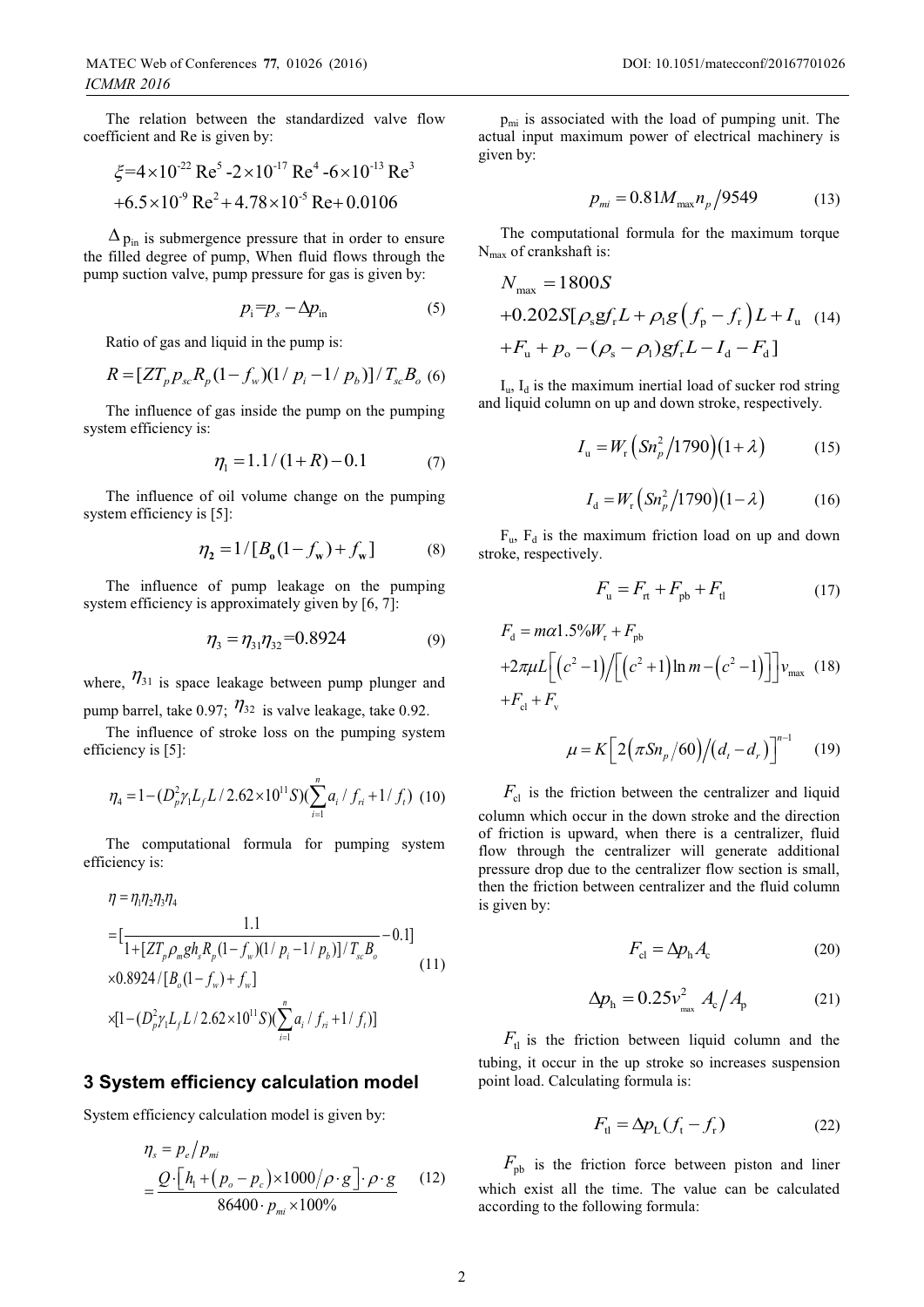$$
F_{\rm pb} = 0.94 \, d_{\rm p} / e - 140 \tag{23}
$$

 $F_{\rm v}$  is the friction force of liquid through the floating valve, in the big production Wells with high viscosity, the resistance caused by the liquid through the floating valve is often the main reason for the bending of the sucker rod string, and the influence on the suspended load cannot be ignored. Calculation formula is given by:

$$
F_{\rm v} = \frac{1}{729} \left( S n \right)^2 \rho_{\rm l} \cdot f_{\rm p}^3 / \left( \mu^2 \cdot f_{\rm o}^2 \right) \qquad (24)
$$

### **4 System efficiency influence factors**

The influence of centralizers, stroke length, pumping speed and flooding period on sucker rod pumping system efficiency show in Fig. 1- Fig. 4, respectively. The results indicate that the sucker rod pumping system efficiency decrease while the number of centralizer increases. The influence of stroke length and pumping speed on sucker rod pumping system efficiency is significant. The sucker rod pumping system efficiency increase obviously with the stroke length and pumping speed increasing, but while the stroke length is bigger than 5m and pumping speed more than 6 min-1 it increase gently. In different displacement stage, due to viscosity of produced liquid is different, by force in the wellbore is different, so the system efficiency is also different, the pumping system efficiency in main slug of ASP flooding is lowest.



system efficiency.



**Figure 2.** The influence of stroke length on sucker rod pumping system efficiency.



Figure 3. The influence of pumping speed on sucker rod pumping system efficiency.



**Figure 4.** The influence of flooding period on sucker rod pumping system efficiency.

## **5 Determination of the reasonable pump depth and system efficiency of ASP flooding**

The viscosity of production fluid is high which can make the condition complex of the wellbore. A low pump depth result in a low production of the oil well, on the contrary, the eccentric wear between sucker rod and tubing will be serious if pump depth is too high, so it is necessary for improve the well working condition, pumping system efficiency and production to get the reasonable pump depth.

According to the data of a production plant in Daqing, the optimization value of pump depth has been selected to maximize the pumping system efficiency. The biggest pump depth is 950m.

$$
H_{\rm m} > 0 \tag{25}
$$

$$
H_{\rm f} - (P_{\rm wf} - P_{\rm c}) / (\rho_{\rm mix} g) + H_{\rm pump} < 950 \quad (26)
$$

The inflow performance relationship curve of produced wells is different in different displacement stage, therefore the system efficiency of different displacement stage is different, need to calculate the change law of bottom hole flowing pressure, production, system efficiency, and pump depth under the different displacement stage with different submergence depth of ASP flood. The stroke range for 3-6 m, speed range is 3-8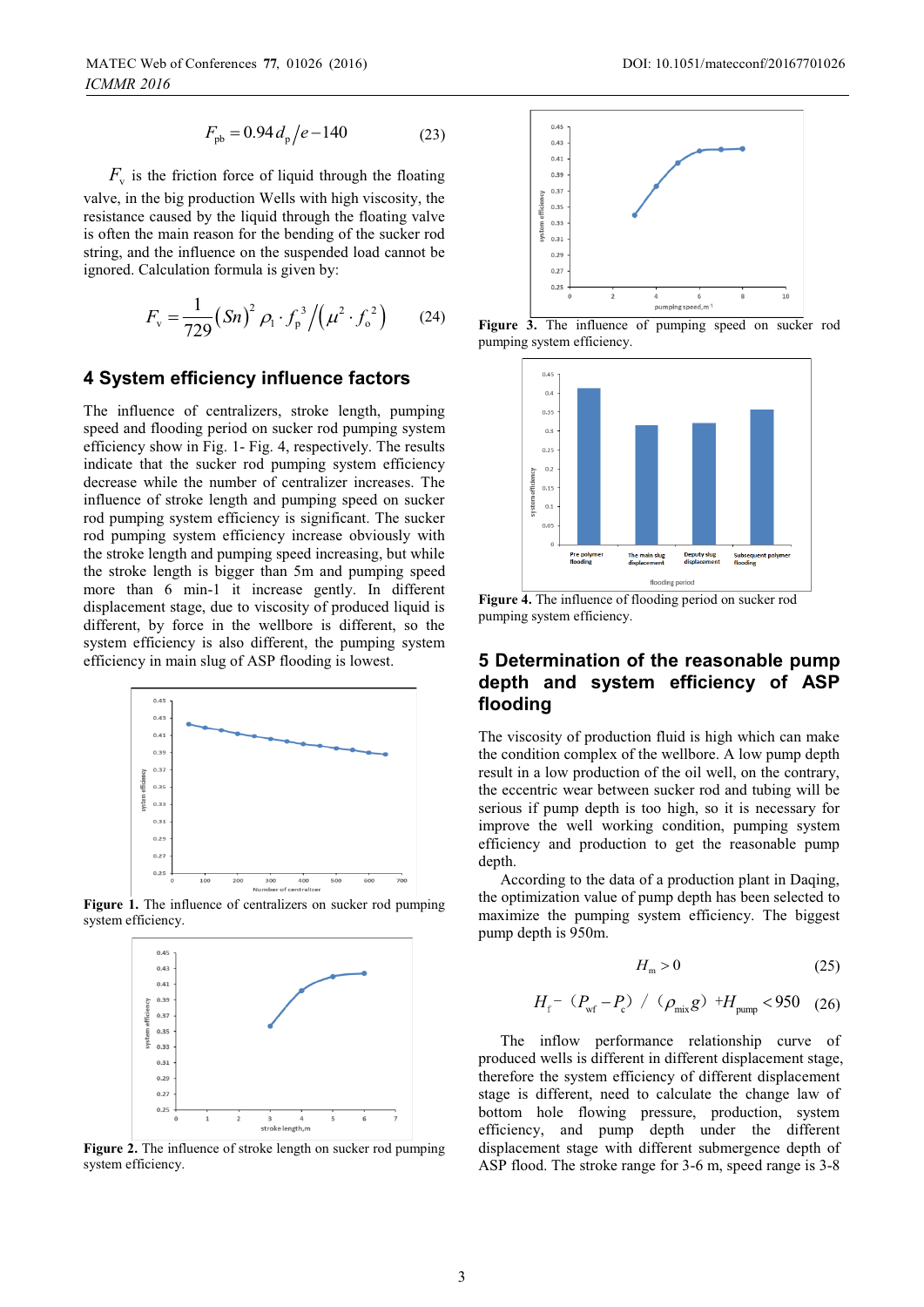times/min on the spot, get the optimization results of stroke , stroke times, bottom hole flowing pressure and pump depth under the different displacement stage with the maximum system efficiency of two kinds of pump diameter, as show in Table 1.

|  | Table 1. Optimization results of pump depth and system efficiency under different flooding stages |  |
|--|---------------------------------------------------------------------------------------------------|--|
|--|---------------------------------------------------------------------------------------------------|--|

| <b>Stage</b>                   | Stroke[m] | <b>Sumber of</b><br>stroke[times/min] | Pump<br>diameter[m] | Sump<br>depth[m] | <b>System</b><br>efficiency[%] |
|--------------------------------|-----------|---------------------------------------|---------------------|------------------|--------------------------------|
| Water flooding<br>stage        | 5         | 3                                     | 0.083               | 787              | 45.9                           |
|                                | 5         | 4                                     | 0.07                | 764              | 44.7                           |
| Pre polymer<br>flooding        | 6         | 6                                     | 0.083               | 629              | 41.8                           |
|                                | 6         | $\tau$                                | 0.07                | 616              | 39.8                           |
| Main slug                      | 6         | 8                                     | 0.083               | 662              | 32.0                           |
|                                | 6         | 8                                     | 0.07                | 638              | 26.3                           |
| Sub slug                       | 6         | 8                                     | 0.083               | 632              | 33.7                           |
|                                | 6         | 8                                     | 0.07                | 607.8            | 20.4                           |
| Subsequent<br>polymer flooding | 6         | 8                                     | 0.083               | 627              | 32.5                           |
|                                | 6         | 8                                     | 0.07                | 608.6            | 21.0                           |

## **6 Conclusion**

(1) Asp flooding produced fluid viscosity is bigger, can produce a larger pressure drop in pump suction that affect the fluid level of pump and reduce the pump efficiency.

(2) The centralizer rubs with tubing and produced liquid can affect the suspension center load, and results in the decrease of system efficiency.

(3) when the submergence depth is too big, will cause the production is too high, bottom hole flowing pressure is too low, the depth of producing fluid level from well head is too big, result in pump depth more than deflection point. when the submergence depth is too small, will cause the production is too low, bottom hole flowing pressure is too high, producing fluid level reached the well head, we obtained the reasonable stroke, stroke times, bottom hole flowing pressure and pump depth under the different displacement stage with two kinds of pump diameter of ASP flooding.

 $R_p$ —produced gas-oil rate, m<sup>3</sup>/m<sup>3</sup>;

 $R_s$ —dissolved gas-oil ratio, m<sup>3</sup>/m<sup>3</sup>;

 $T_{\text{sc}}$ —standard state temperature, 293K;

 $T_p$ —flow temperature of Pump inlet, K;

- Pp—pressure of Pump inlet, Pa;
- D—diameter of suction valve, m;

ξ—valve flow coefficient;

 $A_p$ ,  $A_v$ —the area of plunger and valve port, respectively,  $m^2$ ;

 $v_p$ —the movement velocity of plunger, m/s.

ps—submergence pressure, Pa.

 $L_f$ —working fluid level, m;

L—the total length of sucker rod, m;

 $f_t$ —the metallic cross-sectional area of tubing, m<sup>2</sup>;

ai—the ratio between the sucker rod and the total length;

 $f_{ri}$ —the cross-sectional area of sucker rod, m<sup>2</sup>;

 $D_n$ —diameter of pump, m;

 $\gamma_1$ —the specific gravity of liquid;

S—stroke, m.

Pe—available power, kW;

 $P_{mi}$ —the input power of electric motor, kW;

 $h_1$ —the well working fluid level, m;

Po—the well tubing head pressure, MPa;

P<sub>c</sub>—the well surface casing pressure, MPa.

 $n_p$ —pumping speed, min<sup>-1</sup>;

 $\rho_s$ —the density of rod material(steel);

 $f_r$ —the cross-sectional area of sucker rod, m<sup>2</sup>;

 $c$  —the ratio of tubing inside diameter and sucker rod diameter, m;

A<sub>c</sub>—the cross-section area of centralizer, m<sup>2</sup>;

 $\Delta$  p<sub>l</sub>—the frictional pressure drop of liquid in the annulus.

### **References**

- 1. Wang Yan, Technology for Controlling Eccentric Wear of Sucker Rods and Tubing in Pumping Wells Lifting Fluids Containing Polymer, SPE 89927.
- 2. Hong-Sheng Han, Li-Ping Guo, Yu-wang Song, Effect of resistance in polymer flooding on sucker rob partial abrasion. Journal of Daqing Petroleum Institute,  $27(4):21 \sim 25$ , (2003).
- 3. O.Rivas, A. Newsky, M. Cedeno, et al, Sucker Rod Centralizers for Directional Wells, SPE21131
- 4. Rui-Xia Zhang, Zeng-Liang Li, Dong Jiang, Study of Sucker Rod Centralizer Disposition of Reciprocal Sucker Rod Pump, Oil Field Equipment, **37**(12):28- 35, (2008).
- 5. Hong-Tao Dong, Tao Wu, Qu Liao, et al, Relationship between suitable submergence depth